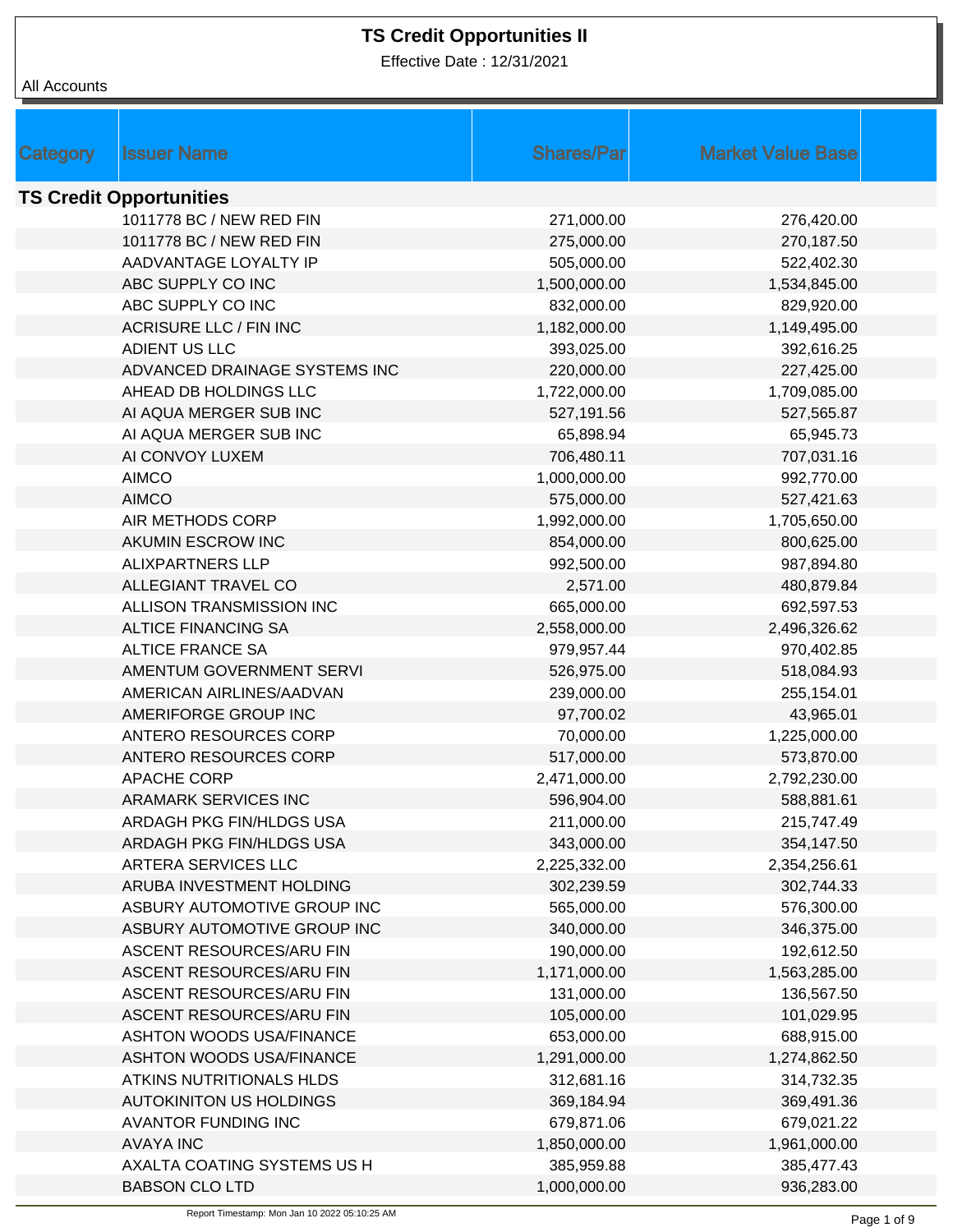Effective Date : 12/31/2021

| Category | <b>Issuer Name</b>                   | <b>Shares/Par</b> | <b>Market Value Base</b> |
|----------|--------------------------------------|-------------------|--------------------------|
|          | <b>BAIN CAPITAL CREDIT CLO LIMIT</b> | 1,000,000.00      | 978,359.00               |
|          | BAIN CAPITAL CREDIT CLO LIMIT        | 250,000.00        | 250,170.00               |
|          | BAIN CAPITAL CREDIT CLO LIMIT        | 620,000.00        | 491,413.24               |
|          | <b>BATH &amp; BODY WORKS INC</b>     | 208,000.00        | 258,440.00               |
|          | <b>BATH &amp; BODY WORKS INC</b>     | 300,000.00        | 370,500.00               |
|          | <b>BATH &amp; BODY WORKS INC</b>     | 28,000.00         | 32,200.00                |
|          | <b>BATH &amp; BODY WORKS INC</b>     | 92,000.00         | 104,727.28               |
|          | <b>BATH &amp; BODY WORKS INC</b>     | 405,000.00        | 458,662.50               |
|          | <b>BAUSCH HEALTH AMERICAS</b>        | 792,782.00        | 788,619.89               |
|          | <b>BAUSCH HEALTH AMERICAS</b>        | 808,257.51        | 803,036.16               |
|          | <b>BAUSCH HEALTH COS INC</b>         | 100,000.00        | 92,000.00                |
|          | <b>BAUSCH HEALTH COS INC</b>         | 100,000.00        | 88,000.00                |
|          | <b>BAUSCH HEALTH COS INC</b>         | 324,000.00        | 330,471.90               |
|          | <b>BAUSCH HEALTH COS INC</b>         | 385,000.00        | 405,474.30               |
|          | <b>BCPE ULYSSES INTERMEDIAT</b>      | 550,000.00        | 543,125.00               |
|          | BELLIS ACQUISITION CO PL             | 325,000.00        | 365,387.34               |
|          | BELLIS ACQUISITION CO PL             | 357,000.00        | 464,552.60               |
|          | <b>BELO CORP</b>                     | 500,000.00        | 583,750.00               |
|          | <b>BELO CORP</b>                     | 72,000.00         | 82,800.00                |
|          | BELRON FINANCE US LLC                | 582,000.00        | 578,118.06               |
|          | BLUE RACER MID LLC/FINAN             | 1,744,000.00      | 1,848,640.00             |
|          | <b>BOYD GAMING CORP</b>              | 124,000.00        | 132,868.48               |
|          | <b>BOYD GAMING CORP</b>              | 250,000.00        | 255,000.00               |
|          | <b>BOYD GAMING CORP</b>              | 610,705.00        | 609,941.62               |
|          | <b>BRAND INDUSTRIAL SERVICE</b>      | 250,000.00        | 249,767.50               |
|          | <b>BRIGHTVIEW LANDSCAPES</b>         | 983,731.90        | 977,996.75               |
|          | <b>BROOKFIELD PPTY REIT INC</b>      | 215,000.00        | 222,525.00               |
|          | <b>BROOKFIELD PPTY REIT INC</b>      | 1,893,000.00      | 1,857,165.51             |
|          | <b>BWX TECHNOLOGIES INC</b>          | 758,000.00        | 769,370.00               |
|          | <b>BWX TECHNOLOGIES INC</b>          | 1,609,000.00      | 1,629,112.50             |
|          | CAB                                  | 710,000.00        | 800,712.40               |
|          | CABLE ONE INC                        | 606,950.00        | 606,446.23               |
|          | CAESARS ENTERTAINMENT INC            | 1,045,000.00      | 1,044,999.99             |
|          | CAESARS ENTERTAINMENT INC            | 150,000.00        | 165,992.25               |
|          | CAESARS RESORT COLLECTIO             | 982,155.40        | 976,016.93               |
|          | CAESARS RESORT COLLECTIO             | 834,437.50        | 834,228.89               |
|          | <b>CALPINE CORP</b>                  | 2,399,000.00      | 2,482,965.00             |
|          | CARGO AIRCRAFT MANAGEMEN             | 1,707,000.00      | 1,737,248.04             |
|          | CARLYLE GLOBAL MARKET STRATEGI       | 1,000,000.00      | 1,000,000.00             |
|          | CARLYLE GLOBAL MARKET STRATEGI       | 1,000,000.00      | 999,859.00               |
|          | CATALENT PHARMA SOLUTION             | 1,210,000.00      | 1,193,544.00             |
|          | CCO HLDGS LLC/CAP CORP               | 460,000.00        | 473,800.00               |
|          | CCO HLDGS LLC/CAP CORP               | 634,000.00        | 648,702.46               |
|          | CCO HLDGS LLC/CAP CORP               | 675,000.00        | 680,926.50               |
|          | <b>CEDAR FUNDING LTD</b>             | 500,000.00        | 492,795.00               |
|          | CENTURY COMMUNITIES INC              | 179,000.00        | 188,845.00               |
|          | CENTURY COMMUNITIES INC              | 372,000.00        | 374,790.00               |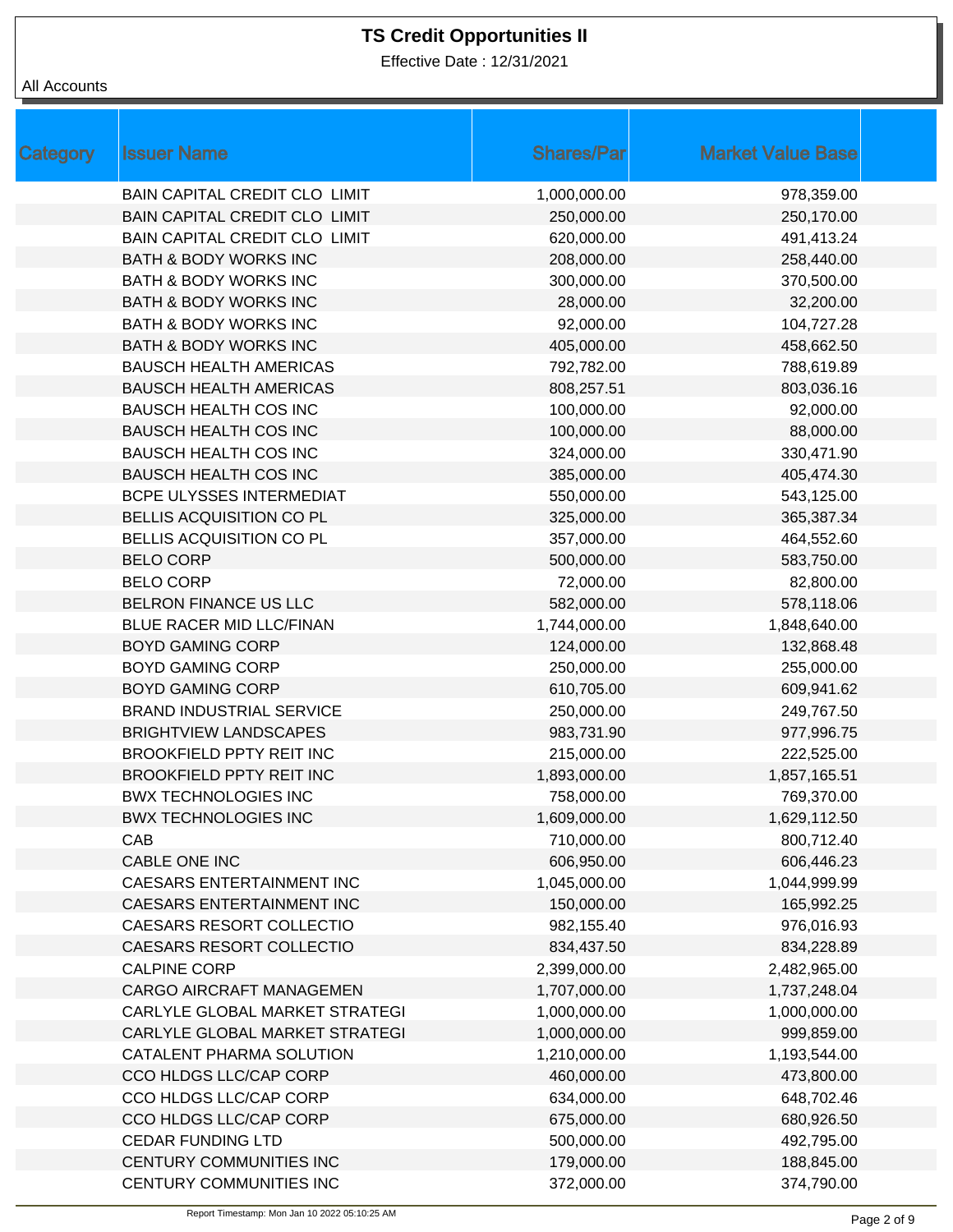Effective Date : 12/31/2021

| Category | <b>Issuer Name</b>                                            | <b>Shares/Par</b> | <b>Market Value Base</b> |  |
|----------|---------------------------------------------------------------|-------------------|--------------------------|--|
|          | <b>CERIDIAN HCM HOLDING INC</b>                               | 566,146.65        | 559,426.49               |  |
|          | <b>CHANGE HEALTHCARE HOLDINGS</b>                             | 807,906.61        | 806,985.60               |  |
|          | <b>CHARTER COMMUNICATIONS OPER</b>                            | 364,727.65        | 361,022.01               |  |
|          | <b>CHEMOURS CO/THE</b>                                        | 817,000.00        | 853,765.00               |  |
|          | <b>CHEMOURS CO/THE</b>                                        | 1,810,000.00      | 1,795,972.50             |  |
|          | CHENIERE ENERGY PARTNERS LP                                   | 470,000.00        | 498,200.00               |  |
|          | CHENIERE ENERGY PARTNERS LP                                   | 239,000.00        | 250,950.00               |  |
|          | CHENIERE ENERGY PARTNERS LP                                   | 267,000.00        | 269,670.00               |  |
|          | CHICAGO BOARD OPTIONS EXCHANGE SPX<br><b>VOLATILITY INDEX</b> | 64.00             | 3,840.00                 |  |
|          | CHICAGO BOARD OPTIONS EXCHANGE SPX<br><b>VOLATILITY INDEX</b> | $-64.00$          | $-1,920.00$              |  |
|          | CHOBANI LLC/FINANCE CORP                                      | 226,000.00        | 232,470.38               |  |
|          | CHOBANI LLC/FINANCE CORP                                      | 470,000.00        | 482,903.85               |  |
|          | <b>CHROME HOLDCO</b>                                          | 200,000.00        | 227,700.00               |  |
|          | <b>CIFC FUNDING LTD</b>                                       | 1,000,000.00      | 992,220.00               |  |
|          | <b>CIFC FUNDING LTD</b>                                       | 1,500,000.00      | 695,950.50               |  |
|          | <b>CIFC FUNDING LTD</b>                                       | 500,000.00        | 460,708.50               |  |
|          | <b>CIFC FUNDING LTD</b>                                       | 1,000,000.00      | 997,375.00               |  |
|          | CITGO HOLDING INC                                             | 1,722,000.00      | 1,730,610.00             |  |
|          | <b>CIVITAS RESOURCES INC</b>                                  | 11,611.00         | 568,590.67               |  |
|          | <b>CLARIOS GLOBAL LP</b>                                      | 125,000.00        | 130,937.50               |  |
|          | <b>CLARIOS GLOBAL LP</b>                                      | 591,645.53        | 587,651.92               |  |
|          | <b>CLARIOS GLOBAL LP/US FIN</b>                               | 364,000.00        | 380,835.00               |  |
|          | <b>CLEAN HARBORS INC</b>                                      | 594,000.00        | 611,820.00               |  |
|          | <b>COINBASE GLOBAL INC</b>                                    | 1,447,000.00      | 1,351,136.25             |  |
|          | <b>COINBASE GLOBAL INC</b>                                    | 627,000.00        | 576,840.00               |  |
|          | <b>COMMSCOPE INC</b>                                          | 1,904,000.00      | 1,955,103.36             |  |
|          | <b>COMMSCOPE INC</b>                                          | 310,000.00        | 319,300.00               |  |
|          | CONSOLIDATED COMMUNICATI                                      | 1,335,000.00      | 1,401,750.00             |  |
|          | CONSOLIDATED COMMUNICATI                                      | 87,000.00         | 87,870.00                |  |
|          | <b>CONSTELLIUM SE</b>                                         | 163,000.00        | 171,399.39               |  |
|          | <b>CONSTELLIUM SE</b>                                         | 996,000.00        | 979,959.42               |  |
|          | CORNERSTONE BUILDING BRANDS INC                               | 456,624.92        | 454,912.58               |  |
|          | CP ATLAS BUYER INC                                            | 2,028,676.00      | 2,018,532.62             |  |
|          | CP ATLAS BUYER INC                                            | 441,691.63        | 439,262.33               |  |
|          | <b>CROWN AMER/CAP CORP VI</b>                                 | 31,000.00         | 31,775.00                |  |
|          | <b>CROWNROCK LP/CROWNROCK F</b>                               | 446,000.00        | 456,035.00               |  |
|          | <b>CSC HOLDINGS LLC</b>                                       | 890,000.00        | 886,662.50               |  |
|          | <b>CSC HOLDINGS LLC</b>                                       | 430,000.00        | 406,887.50               |  |
|          | <b>CSC HOLDINGS LLC</b>                                       | 300,000.00        | 280,875.00               |  |
|          | <b>CSC HOLDINGS LLC</b>                                       | 225,000.00        | 222,187.50               |  |
|          | <b>CSC HOLDINGS LLC</b>                                       | 487,646.91        | 479,722.65               |  |
|          | <b>CULLINAN HOLDCO</b>                                        | 320,000.00        | 368,491.46               |  |
|          | <b>CUMULUS MEDIA NEW HLDGS</b>                                | 312,000.00        | 323,700.00               |  |
|          | <b>DANA INC</b>                                               | 147,000.00        | 154,158.17               |  |
|          | <b>DANA INC</b>                                               | 326,000.00        | 346,375.00               |  |
|          | <b>DANA INC</b>                                               | 148,000.00        | 150,035.00               |  |
|          |                                                               |                   |                          |  |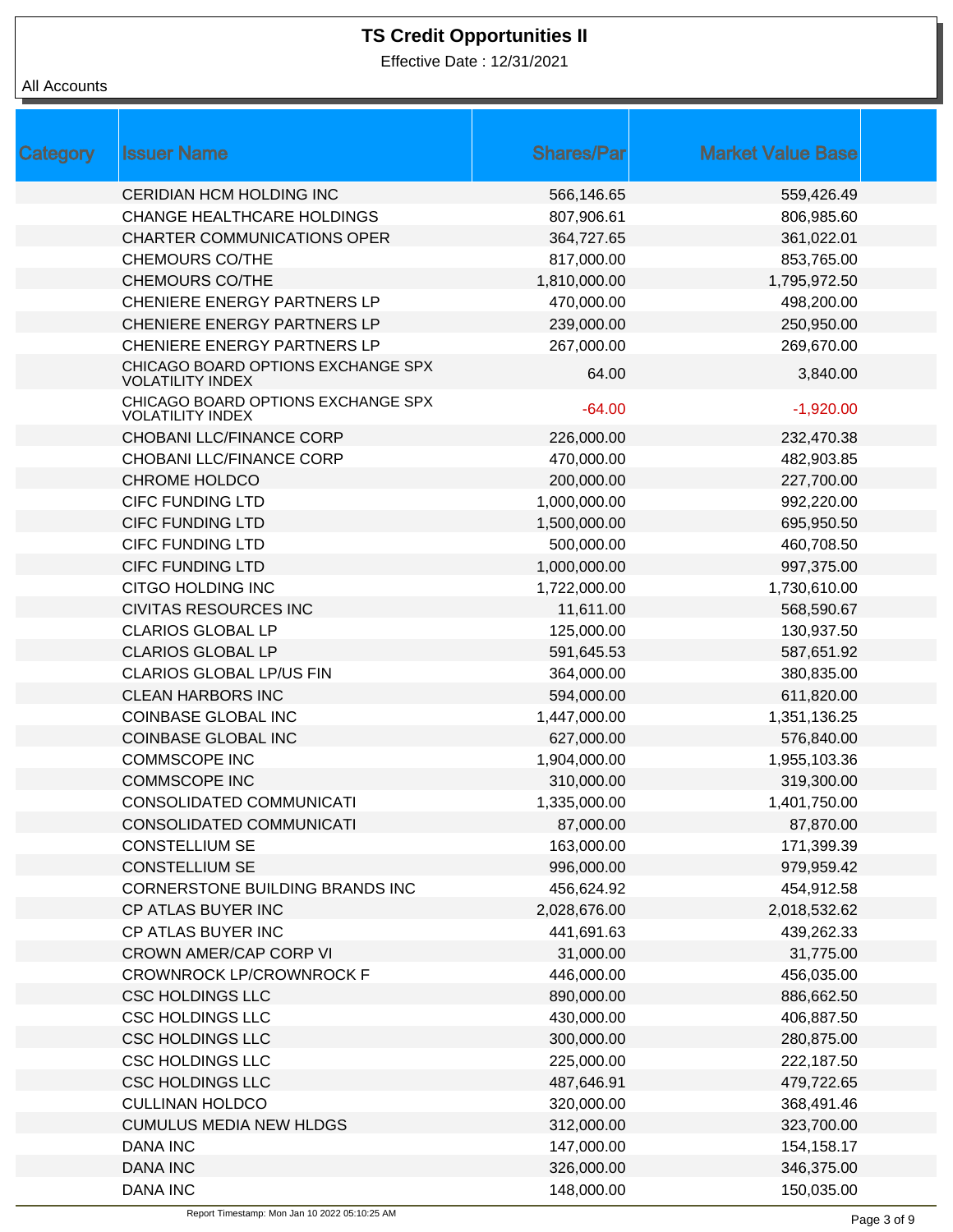Effective Date : 12/31/2021

| Category | <b>Issuer Name</b>               | <b>Shares/Par</b> | <b>Market Value Base</b> |
|----------|----------------------------------|-------------------|--------------------------|
|          | DEERFIELD DAKOTA HOLDING         | 591,246.86        | 591,524.74               |
|          | <b>DELTA 2 LUX SARL</b>          | 850,950.72        | 849,529.63               |
|          | <b>DELTA AIR LINES INC</b>       | 12,500.00         | 488,500.00               |
|          | DELTA TOPCO INC                  | 262,500.00        | 263,565.75               |
|          | <b>DIAMOND SPORTS GR/DIAMON</b>  | 575,000.00        | 287,500.00               |
|          | DIAMOND SPORTS GR/DIAMON         | 1,000,000.00      | 280,000.00               |
|          | <b>DIEBOLD NIXDORF INC</b>       | 241,000.00        | 259,494.34               |
|          | <b>DIGICEL GROUP LTD</b>         | 133,000.00        | 1.33                     |
|          | <b>DKT FINANCE APS</b>           | 250,000.00        | 288,029.11               |
|          | DREYFUS GOVERNMENT CASH MANAGE   | 9,753,797.45      | 9,753,797.45             |
|          | DRYDEN SENIOR LOAN FUND          | 250,000.00        | 237,075.50               |
|          | DRYDEN SENIOR LOAN FUND          | 250,000.00        | 242,455.50               |
|          | DRYDEN SENIOR LOAN FUND          | 1,000,000.00      | 993,924.00               |
|          | DRYDEN SENIOR LOAN FUND          | 250,000.00        | 214,255.25               |
|          | <b>DUN &amp; BRADSTREET CORP</b> | 990,549.16        | 985,953.01               |
|          | EG FINCO LTD                     | 350,000.00        | 399,371.57               |
|          | EG GLOBAL FINANCE PLC            | 185,000.00        | 187,312.50               |
|          | EG GLOBAL FINANCE PLC            | 385,455.00        | 399,427.74               |
|          | ELANCO ANIMAL HEALTH INC         | 756,672.09        | 746,033.28               |
|          | <b>ELASTIC NV</b>                | 1,777,000.00      | 1,758,128.26             |
|          | ELMWOOD CLO VIII LTD             | 250,000.00        | 245,842.25               |
|          | EMERGENT BIOSOLUTIONS INC        | 326,000.00        | 312,885.02               |
|          | ENTERPRISE DEVELOP AUTH          | 387,887.50        | 387,080.69               |
|          | ENVIVA PARTNERS LP/FIN C         | 489,000.00        | 504,892.50               |
|          | <b>EPICOR SOFTWARE CORP</b>      | 379,585.39        | 379,061.56               |
|          | EQM MIDSTREAM PARTNERS L         | 1,140,000.00      | 1,385,100.00             |
|          | ERESEARCHTECHNOLOGY INC          | 843,792.21        | 845,901.69               |
|          | <b>EVERARC ESCROW SARL</b>       | 706,000.00        | 706,522.44               |
|          | EW SCRIPPS CO/THE                | 622,472.00        | 620,623.26               |
|          | EW SCRIPPS CO/THE                | 146,998.11        | 146,793.78               |
|          | <b>EXTERRAN NRG SOLUTIONS/F</b>  | 777,000.00        | 722,610.00               |
|          | <b>EXTERRAN PARTNERS/EXLP</b>    | 1,626,000.00      | 1,695,462.72             |
|          | <b>EYECARE PARTNERS LLC</b>      | 713,385.31        | 708,705.51               |
|          | FILLMORE PARK CLO LTD.           | 500,000.00        | 485,550.00               |
|          | FIRST QUANTUM MINERALS LTD       | 330,000.00        | 334,125.00               |
|          | FLNG LIQUEFACTION 2 LLC          | 1,316,000.00      | 1,302,432.04             |
|          | FORD MOTOR CO                    | 75,000.00         | 91,695.00                |
|          | FORD MOTOR CREDIT CO LLC         | 55,000.00         | 59,812.50                |
|          | FORD MOTOR CREDIT CO LLC         | 256,000.00        | 276,321.28               |
|          | FORD MOTOR CREDIT CO LLC         | 11,000.00         | 11,409.64                |
|          | FORD MOTOR CREDIT CO LLC         | 227,000.00        | 238,842.59               |
|          | FREEPORT-MCMORAN INC             | 63,000.00         | 79,196.67                |
|          | FREEPORT-MCMORAN INC             | 397,000.00        | 483,347.50               |
|          | FREEPORT-MCMORAN INC             | 300,000.00        | 312,000.00               |
|          | FREEPORT-MCMORAN INC             | 129,000.00        | 135,288.75               |
|          | FREEPORT-MCMORAN INC             | 617,000.00        | 661,732.50               |
|          | FRONERI LUX FINCO SARL           | 700,000.00        | 779,401.16               |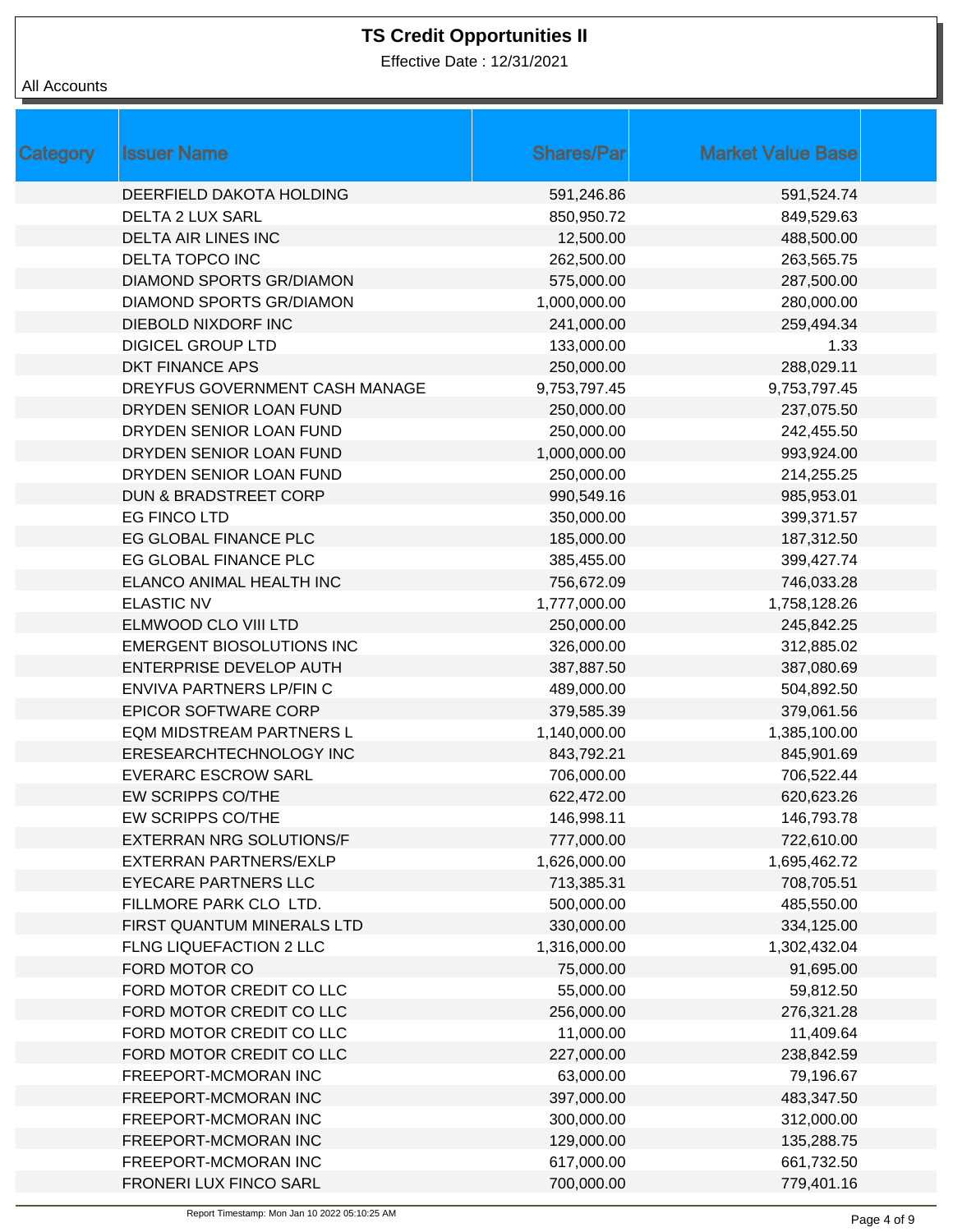Effective Date : 12/31/2021

| <b>Category</b> | <b>Issuer Name</b>              | <b>Shares/Par</b> | <b>Market Value Base</b> |
|-----------------|---------------------------------|-------------------|--------------------------|
|                 | <b>FRONERI US INC</b>           | 640,250.00        | 631,158.45               |
|                 | <b>GAINWELL ACQUISITION COR</b> | 688,645.50        | 689,678.46               |
|                 | <b>GFL ENVIRONMENTAL INC</b>    | 97,000.00         | 100,880.00               |
|                 | <b>GFL ENVIRONMENTAL INC</b>    | 142,000.00        | 143,420.00               |
|                 | <b>GFL ENVIRONMENTAL INC</b>    | 958,000.00        | 943,630.00               |
|                 | <b>GFL ENVIRONMENTAL INC</b>    | 480,271.00        | 475,768.46               |
|                 | <b>GLOBAL MEDICAL RESPONSE</b>  | 1,824,000.00      | 1,842,240.00             |
|                 | <b>GO DADDY OPCO/FINCO</b>      | 1,571,000.00      | 1,558,377.02             |
|                 | GO DADDY OPERATING CO LLC       | 387,625.00        | 384,934.88               |
|                 | <b>GRAB HOLDINGS INC</b>        | 410,045.13        | 410,557.69               |
|                 | <b>GRAY ESCROW II INC</b>       | 218,000.00        | 224,267.50               |
|                 | <b>GRAY TELEVISION INC</b>      | 1,114,000.00      | 1,107,037.50             |
|                 | <b>GRAY TELEVISION INC</b>      | 1,007,626.78      | 998,910.81               |
|                 | <b>GREAT WST PTRLM/GRT FNCE</b> | 1,074,000.00      | 1,127,700.00             |
|                 | <b>GULF FINANCE LLC</b>         | 1,539,674.08      | 1,433,821.49             |
|                 | H&E EQUIPMENT SERVICES INC      | 1,764,000.00      | 1,750,770.00             |
|                 | <b>HANESBRANDS INC</b>          | 1,733,000.00      | 1,814,693.62             |
|                 | HAT HOLDINGS I LLC/HAT          | 720,000.00        | 748,800.00               |
|                 | HAT HOLDINGS I LLC/HAT          | 875,000.00        | 872,812.50               |
|                 | HAWAIIAN BRAND INTELLECT        | 201,313.00        | 210,623.73               |
|                 | HAYWARD INDUSTRIES INC          | 547,250.00        | 544,398.83               |
|                 | <b>HCA INC</b>                  | 244,000.00        | 285,111.56               |
|                 | <b>HIGHTOWER HOLDING LLC</b>    | 804,042.33        | 802,032.22               |
|                 | <b>HOUGHTON MIFFLIN HARCOUR</b> | 400,000.00        | 418,000.00               |
|                 | HUB INTERNATIONAL LTD           | 950,525.00        | 938,862.06               |
|                 | HYLAND SOFTWARE INC             | 1,421,641.06      | 1,425,905.98             |
|                 | <b>HYLAND SOFTWARE INC</b>      | 470,800.00        | 473,742.50               |
|                 | <b>ICG US CLO LTD</b>           | 1,000,000.00      | 794,794.00               |
|                 | <b>II-VI INC</b>                | 710,000.00        | 724,796.40               |
|                 | <b>INVESCO CLO LTD</b>          | 750,000.00        | 581,445.00               |
|                 | <b>INVESCO SENIOR LOAN ETF</b>  | $-100,000.00$     | $-2,210,000.00$          |
|                 | <b>IRB HOLDING CORP</b>         | 480,150.00        | 479,698.66               |
|                 | <b>IRON MOUNTAIN INC</b>        | 531,000.00        | 552,240.00               |
|                 | <b>IRON MOUNTAIN INC</b>        | 390,000.00        | 403,642.20               |
|                 | <b>IRON MOUNTAIN INC</b>        | 1,105,000.00      | 1,164,472.76             |
|                 | <b>ITT HOLDINGS LLC</b>         | 2,373,000.00      | 2,349,270.00             |
|                 | <b>IVANTI SOFTWARE INC</b>      | 87,340.00         | 86,812.47                |
|                 | <b>IVANTI SOFTWARE INC</b>      | 439,790.00        | 439,926.33               |
|                 | <b>JBS USA/FOOD/FINANCE</b>     | 663,000.00        | 721,012.51               |
|                 | <b>KORN FERRY</b>               | 1,095,000.00      | 1,127,850.00             |
|                 | <b>KRATON POLYMERS LLC/CAP</b>  | 753,000.00        | 779,437.83               |
|                 | LADDER CAP FIN LLLP/CORP        | 197,000.00        | 198,970.00               |
|                 | LADDER CAP FIN LLLP/CORP        | 920,000.00        | 926,007.60               |
|                 | LADDER CAP FIN LLLP/CORP        | 963,000.00        | 987,075.00               |
|                 | <b>LBM ACQUISITION LLC</b>      | 1,240,000.00      | 1,226,050.00             |
|                 | <b>LBM ACQUISITION LLC</b>      | 575,069.65        | 569,410.96               |
|                 | LCM INVESTMENTS HOLDINGS        | 1,259,000.00      | 1,293,849.12             |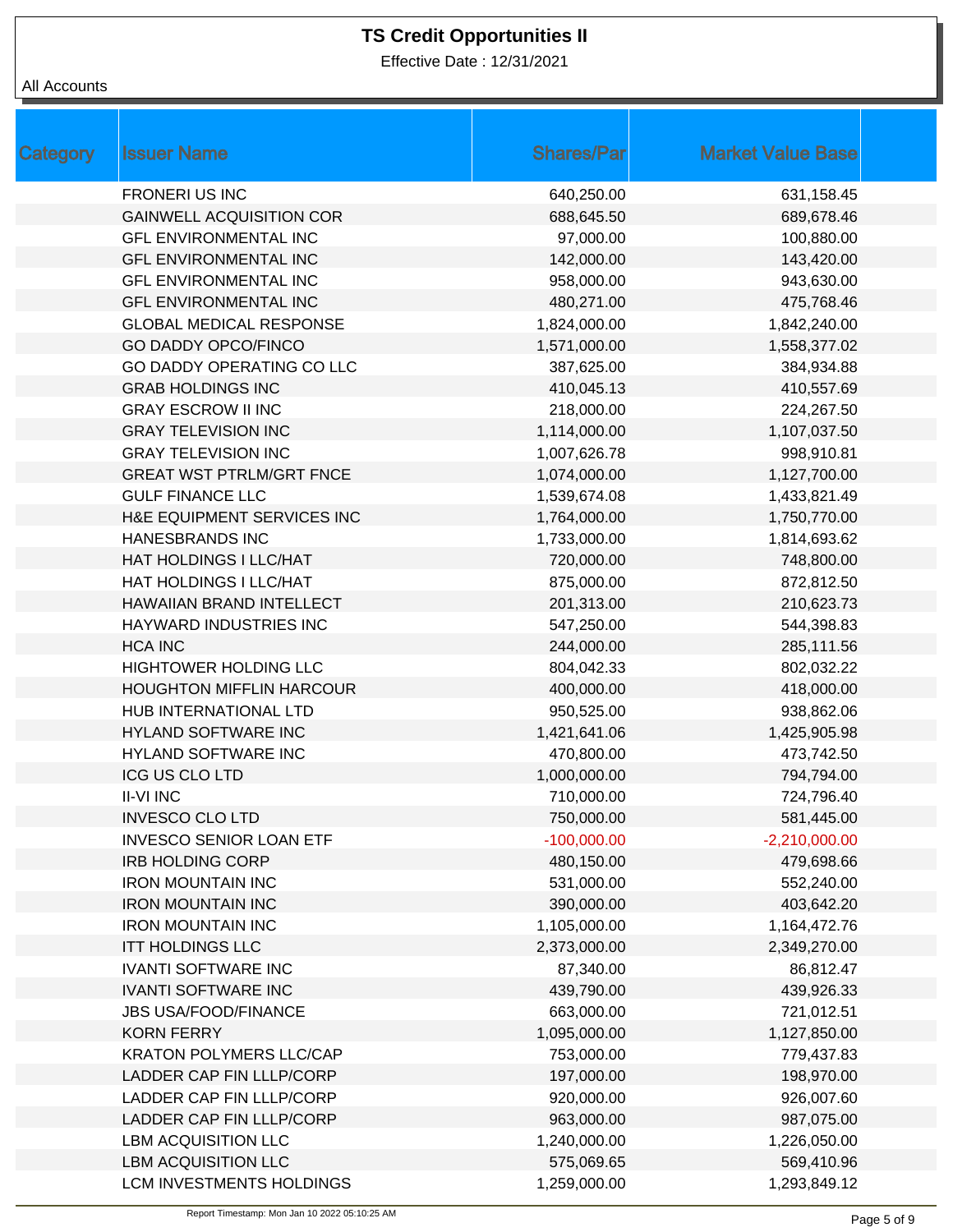Effective Date : 12/31/2021

| Category | <b>Issuer Name</b>              | <b>Shares/Par</b> | <b>Market Value Base</b> |
|----------|---------------------------------|-------------------|--------------------------|
|          | LD HOLDINGS GROUP LLC           | 403,000.00        | 397,619.95               |
|          | LD HOLDINGS GROUP LLC           | 538,000.00        | 507,065.00               |
|          | <b>LEGACY LIFEPOINT HEALTH</b>  | 894,000.00        | 900,705.00               |
|          | LIFEPOINT HEALTH INC            | 506,000.00        | 503,470.00               |
|          | LITHIA MOTORS INC               | 1,363,000.00      | 1,455,002.50             |
|          | <b>LITHIA MOTORS INC</b>        | 320,000.00        | 326,688.00               |
|          | LIVE NATION ENTERTAINMENT INC   | 217,000.00        | 219,170.00               |
|          | LIVE NATION ENTERTAINMENT INC   | 204,000.00        | 210,630.00               |
|          | LIVE NATION ENTERTAINMENT INC   | 124,000.00        | 127,410.00               |
|          | LORCA FINCO PLC                 | 845,000.00        | 962,032.50               |
|          | LPL HOLDINGS INC                | 374,000.00        | 387,090.00               |
|          | LPL HOLDINGS INC                | 479,000.00        | 489,777.50               |
|          | LS GROUP OPCO ACQUISITIO        | 297,000.00        | 296,132.76               |
|          | LUMEN TECHNOLOGIES INC          | 565,000.00        | 587,955.95               |
|          | LUMEN TECHNOLOGIES INC          | 214,000.00        | 217,113.70               |
|          | <b>MADISON PARK FUNDING LTD</b> | 540,000.00        | 540,573.48               |
|          | <b>MADISON PARK FUNDING LTD</b> | 300,000.00        | 79,500.00                |
|          | <b>MADISON PARK FUNDING LTD</b> | 250,000.00        | 196,683.25               |
|          | <b>MADISON PARK FUNDING LTD</b> | 1,000,000.00      | 740,133.00               |
|          | <b>MADISON PARK FUNDING LTD</b> | 500,000.00        | 495,670.50               |
|          | <b>MADISON PARK FUNDING LTD</b> | 500,000.00        | 357,271.50               |
|          | <b>MADISON PARK FUNDING LTD</b> | 1,000,000.00      | 1,000,000.00             |
|          | <b>MADISON PARK XLIV</b>        | 340,000.00        | 235,934.50               |
|          | MAGNETITE CLO LTD               | 1,000,000.00      | 995,171.00               |
|          | MAUSER PACKAGING SOLUT          | 2,305,000.00      | 2,310,843.18             |
|          | MAUSER PACKAGING SOLUT          | 200,194.50        | 197,333.72               |
|          | <b>MED PARENTCO LP</b>          | 1,457,967.94      | 1,453,710.68             |
|          | <b>MERITAGE HOMES CORP</b>      | 622,000.00        | 653,100.00               |
|          | MH SUB I LLC                    | 468,319.35        | 468,806.41               |
|          | <b>MIDCAP FINANCIAL</b>         | 692,000.00        | 721,410.00               |
|          | <b>MIDCAP FINANCIAL</b>         | 657,441.00        | 659,153.63               |
|          | MILEAGE PLUS HOLDINGS IN        | 629,157.29        | 662,584.42               |
|          | <b>MOBILUX FINANCE</b>          | 300,000.00        | 339,415.31               |
|          | MOLINA HEALTHCARE INC           | 756,000.00        | 778,680.00               |
|          | MOZART BORROWER LP              | 811,493.15        | 811,136.09               |
|          | MOZART DEBT MERGER SUB          | 413,000.00        | 411,542.11               |
|          | <b>MOZART DEBT MERGER SUB</b>   | 764,000.00        | 774,420.96               |
|          | NAI ENTER HOLDINGS LLC          | 412,000.00        | 403,760.00               |
|          | NATIONSTAR MTG HLD INC          | 435,000.00        | 443,700.00               |
|          | NEP GROUP INC                   | 513,240.52        | 502,046.74               |
|          | <b>NETFLIX INC</b>              | 128,000.00        | 145,920.00               |
|          | <b>NETFLIX INC</b>              | 116,000.00        | 135,285.00               |
|          | NEW FORTRESS ENERGY INC         | 2,237,000.00      | 2,220,222.50             |
|          | NEXSTAR MEDIA INC               | 1,516,000.00      | 1,544,425.00             |
|          | <b>NEXSTAR MEDIA INC</b>        | 105,000.00        | 109,725.00               |
|          | <b>NEXSTAR MEDIA INC</b>        | 500,393.10        | 498,956.97               |
|          | NFP CORP                        | 326,000.00        | 326,815.00               |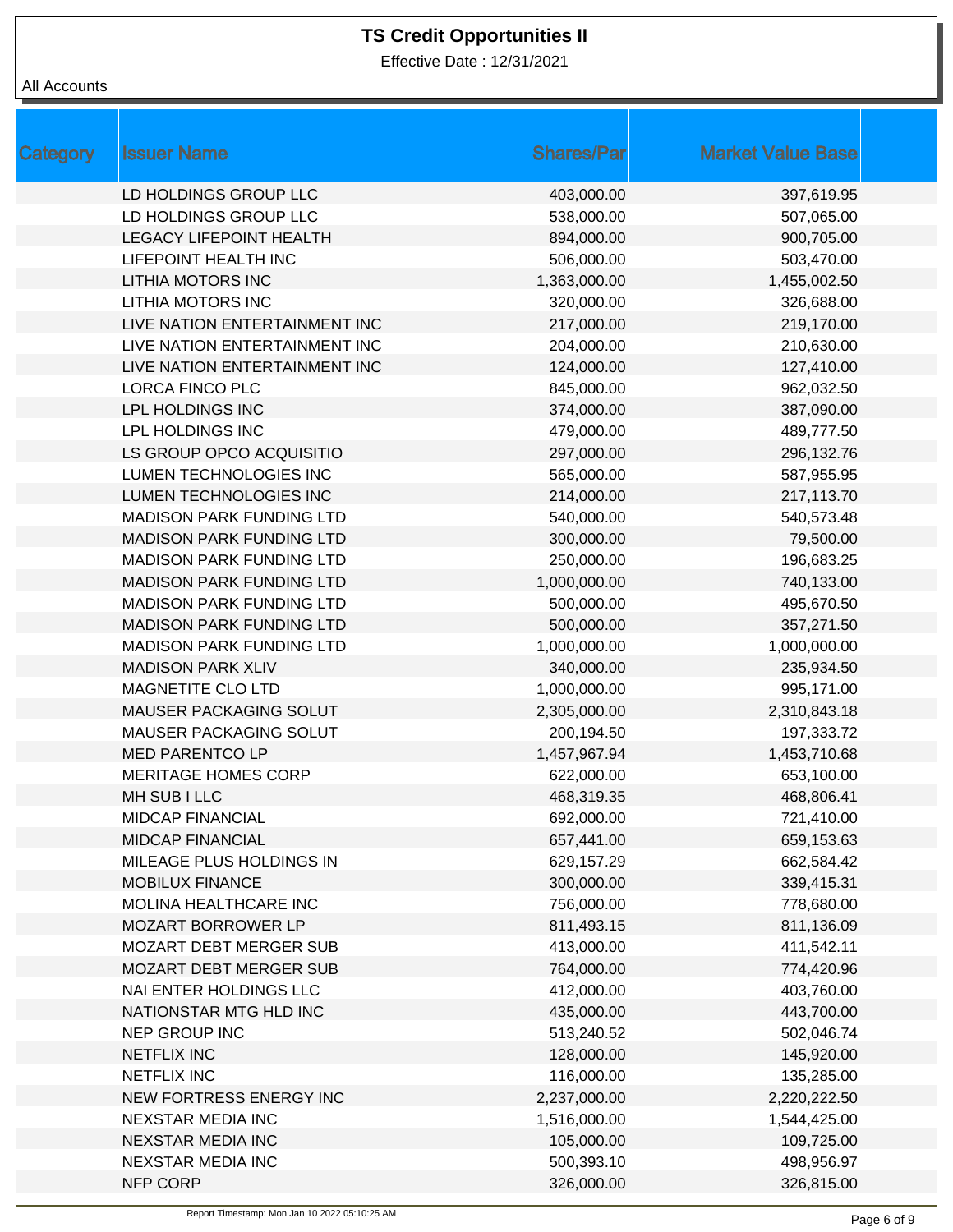Effective Date : 12/31/2021

| Category | <b>Issuer Name</b>                      | <b>Shares/Par</b> | <b>Market Value Base</b> |  |
|----------|-----------------------------------------|-------------------|--------------------------|--|
|          | NFP CORP                                | 461,000.00        | 465,610.00               |  |
|          | <b>NFP CORP</b>                         | 661,575.14        | 650,103.42               |  |
|          | <b>NGL ENRGY OP/FIN CORP</b>            | 65,000.00         | 67,034.50                |  |
|          | <b>NGL ENRGY PART LP/FIN CO</b>         | 873,000.00        | 859,905.00               |  |
|          | NGL ENRGY PART LP/FIN CO                | 362,000.00        | 309,510.00               |  |
|          | <b>NRG ENERGY INC</b>                   | 88,000.00         | 91,479.08                |  |
|          | NRG ENERGY INC                          | 1,492,000.00      | 1,454,700.00             |  |
|          | <b>NRG ENERGY INC</b>                   | 160,000.00        | 156,800.00               |  |
|          | OAK HILL CREDIT PARTNERS                | 825,000.00        | 825,235.95               |  |
|          | OAKTREE CLO LTD                         | 500,000.00        | 259,864.00               |  |
|          | OAKTREE CLO LTD                         | 250,000.00        | 238,861.25               |  |
|          | OCCIDENTAL PETROLEUM CORP               | 32,000.00         | 927,680.00               |  |
|          | OCCIDENTAL PETROLEUM CORP               | $-2,000,000.00$   | $-2,050,000.00$          |  |
|          | OCCIDENTAL PETROLEUM CORP               | 85,000.00         | 99,237.50                |  |
|          | <b>OCINV</b>                            | 200,000.00        | 207,500.00               |  |
|          | OCKENFELS GROUP GMBH & C                | 457,700.00        | 455,983.63               |  |
|          | OCTAGON LOAN FUNDING LTD                | 250,000.00        | 246,128.00               |  |
|          | OHA LOAN FUNDING LTD                    | 350,000.00        | 270,795.70               |  |
|          | OI EUROPEAN GROUP BV                    | 1,631,000.00      | 1,652,985.88             |  |
|          | <b>ONEMAIN FINANCE CORP</b>             | 1,690,000.00      | 1,661,912.20             |  |
|          | <b>ONEMAIN FINANCE CORP</b>             | 392,000.00        | 384,160.00               |  |
|          | <b>OPEN TEXT CORP</b>                   | 330,000.00        | 336,352.50               |  |
|          | OPTION CARE HEALTH INC                  | 553,000.00        | 554,382.50               |  |
|          | ORGANON & CO                            | 901,495.83        | 901,685.14               |  |
|          | OWENS-BROCKWAY                          | 67,000.00         | 70,685.00                |  |
|          | <b>OWENS-BROCKWAY</b>                   | 529,000.00        | 546,192.50               |  |
|          | <b>OZLM LTD</b>                         | 500,000.00        | 252,633.50               |  |
|          | PACKAGING COORDINATORS                  | 377,150.00        | 376,836.97               |  |
|          | PAYSAFE FIN PLC/PAYSAFE                 | 715,000.00        | 663,162.50               |  |
|          | PENINSULA PACIFIC ENTERT                | 1,797,000.00      | 1,940,760.00             |  |
|          | PES HOLDINGS LLC                        | 852,144.82        | 34,085.79                |  |
|          | PICARD BONDCO                           | 429,000.00        | 490,858.58               |  |
|          | PROOFPOINT INC                          | 910,000.00        | 905,522.80               |  |
|          | PTC INC                                 | 908,000.00        | 923,890.00               |  |
|          | RITCHIE BROS HLDGS INC                  | 574,000.00        | 599,112.50               |  |
|          | ROCKCLIFF ENERGY II LLC                 | 660,426.00        | 680,238.78               |  |
|          | ROCKLAND PARK CLO LTD                   | 750,000.00        | 622,362.75               |  |
|          | ROCKLAND PARK CLO LTD                   | 750,000.00        | 3,834.00                 |  |
|          | ROCKLAND PARK CLO LTD                   | 750,000.00        | 8,947.50                 |  |
|          | RR LTD                                  | 500,000.00        | 513,117.50               |  |
|          | SALLY HOLDINGS/SALLY CAP                | $-500,000.00$     | $-511,250.00$            |  |
|          | SCIENCE APPLICATIONS INTERNATIONAL CORP | 1,787,000.00      | 1,831,675.00             |  |
|          | SCIH SALT HOLDINGS INC                  | 1,335,000.00      | 1,248,225.00             |  |
|          | <b>SCRIPPS ESCROW II INC</b>            | 853,000.00        | 851,933.75               |  |
|          | SEAGATE HDD CAYMAN                      | 746,000.00        | 725,947.52               |  |
|          | SEAGATE HDD CAYMAN                      | 440,000.00        | 429,490.60               |  |
|          | SEDGWICK CMS INC                        | 1,137,893.38      | 1,128,175.77             |  |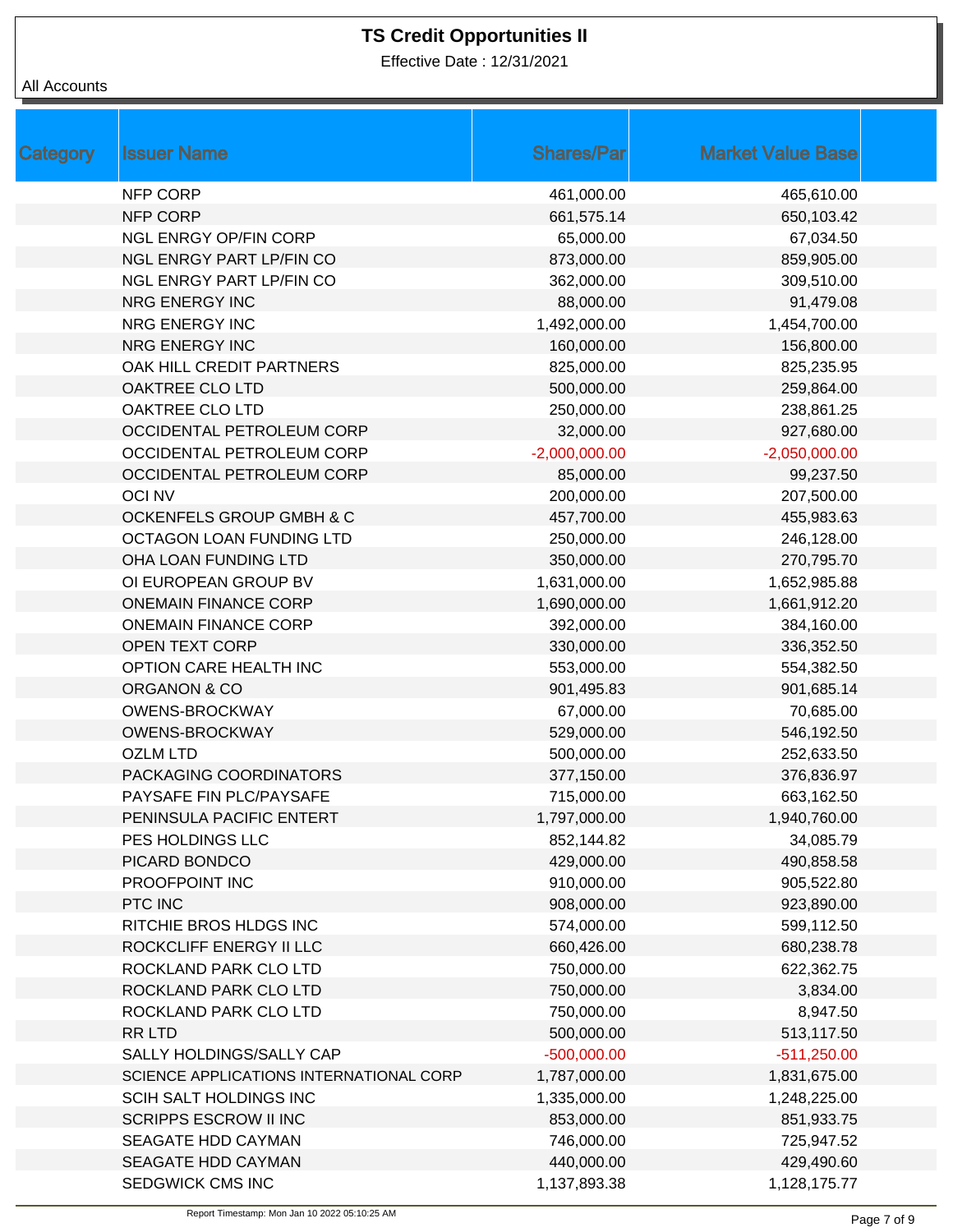Effective Date : 12/31/2021

| Category | <b>Issuer Name</b>               | <b>Shares/Par</b> | <b>Market Value Base</b> |
|----------|----------------------------------|-------------------|--------------------------|
|          | <b>SENSATA TECH INC</b>          | 474,000.00        | 497,700.00               |
|          | <b>SENSATA TECH INC</b>          | 723,000.00        | 721,192.50               |
|          | SIGNAL PEAK CLO LLC              | 250,000.00        | 247,873.50               |
|          | SIMMONS FOOD INC/SIMMONS         | 1,837,000.00      | 1,809,445.00             |
|          | SIRIUS XM RADIO INC              | 20,000.00         | 20,786.80                |
|          | SIRIUS XM RADIO INC              | 240,000.00        | 258,600.00               |
|          | SIRIUS XM RADIO INC              | 934,000.00        | 934,000.01               |
|          | SIRIUS XM RADIO INC              | 1,197,000.00      | 1,203,691.23             |
|          | SIX FLAGS ENTERTAINMENT CORP     | 841,000.00        | 849,410.00               |
|          | <b>SIX FLAGS THEME PARKS</b>     | 115,000.00        | 122,813.39               |
|          | <b>SKYMILES IP LTD</b>           | 635,000.00        | 670,718.75               |
|          | SONIC AUTOMOTIVE INC             | 551,000.00        | 556,234.50               |
|          | SONIC AUTOMOTIVE INC             | 773,000.00        | 780,498.10               |
|          | SOTERA HEALTH HLDGS LLC          | 490,909.09        | 488,606.73               |
|          | SOUTHWESTERN ENERGY CO           | 1,020,000.00      | 1,073,774.40             |
|          | SPECIALTY BUILDING PRODU         | 1,542,000.00      | 1,616,123.94             |
|          | SPIRIT LOYALTY KY LTD/IP         | 177,000.00        | 195,048.69               |
|          | <b>SRS DISTRIBUTION INC</b>      | 1,260,000.00      | 1,264,725.00             |
|          | <b>SRS DISTRIBUTION INC</b>      | 364,000.00        | 367,640.00               |
|          | <b>SRS DISTRIBUTION INC</b>      | 610,000.00        | 613,050.00               |
|          | <b>SRS DISTRIBUTION INC</b>      | 558,600.00        | 556,818.07               |
|          | <b>SS&amp;C TECHNOLOGIES INC</b> | 500,000.00        | 522,500.00               |
|          | <b>SS&amp;C TECHNOLOGIES INC</b> | 232,226.77        | 229,565.45               |
|          | <b>SS&amp;C TECHNOLOGIES INC</b> | 188,514.99        | 186,230.19               |
|          | <b>SS&amp;C TECHNOLOGIES INC</b> | 733,693.21        | 724,800.85               |
|          | <b>STATION CASINOS LLC</b>       | 401,492.46        | 397,750.55               |
|          | STEELE CREEK CLO LTD             | 500,000.00        | 488,717.50               |
|          | SUBURBAN PROPANE PARTNRS         | 100,000.00        | 101,125.00               |
|          | <b>SUMMIT MATERIALS LLC</b>      | 873,600.00        | 872,944.80               |
|          | SUMMIT MID HLDS LLC / FI         | 536,000.00        | 485,080.00               |
|          | SUMMIT MID HLDS LLC / FI         | 668,000.00        | 696,009.24               |
|          | SUNSHINE LUXEMBOURG VII          | 982,575.00        | 985,650.46               |
|          | <b>SURGERY CENTER HOLDINGS</b>   | 708,750.20        | 707,864.26               |
|          | <b>SYNAPTICS INC</b>             | 786,000.00        | 797,790.00               |
|          | SYNEOS HEALTH INC                | 990,000.00        | 977,625.00               |
|          | TALLGRASS NRG PRTNR/FIN          | 924,000.00        | 925,912.68               |
|          | <b>TALLGRASS NRG PRTNR/FIN</b>   | 645,000.00        | 638,269.43               |
|          | <b>TCI-FLATIRON CLO LTD</b>      | 250,000.00        | 247,574.50               |
|          | TEAM HEALTH HOLDINGS INC         | 1,558,000.00      | 1,466,467.50             |
|          | <b>TEGNA INC</b>                 | 491,000.00        | 496,297.89               |
|          | TELENET FINANCE LUX NOTE         | 1,000,000.00      | 1,030,000.00             |
|          | TELENET FINANCING USD LLC        | 370,000.00        | 363,062.50               |
|          | TELESAT CANADA/TELESAT L         | 1,345,000.00      | 1,043,720.00             |
|          | TELESAT CANADA/TELESAT L         | 1,104,000.00      | 1,036,766.40             |
|          | TEMPO ACQUISITION LLC            | 963,255.95        | 964,161.41               |
|          | THOMPSON PARK CLO LTD            | 500,000.00        | 496,867.50               |
|          | TK ELEVATOR US NEWCO INC         | 715,982.70        | 715,882.46               |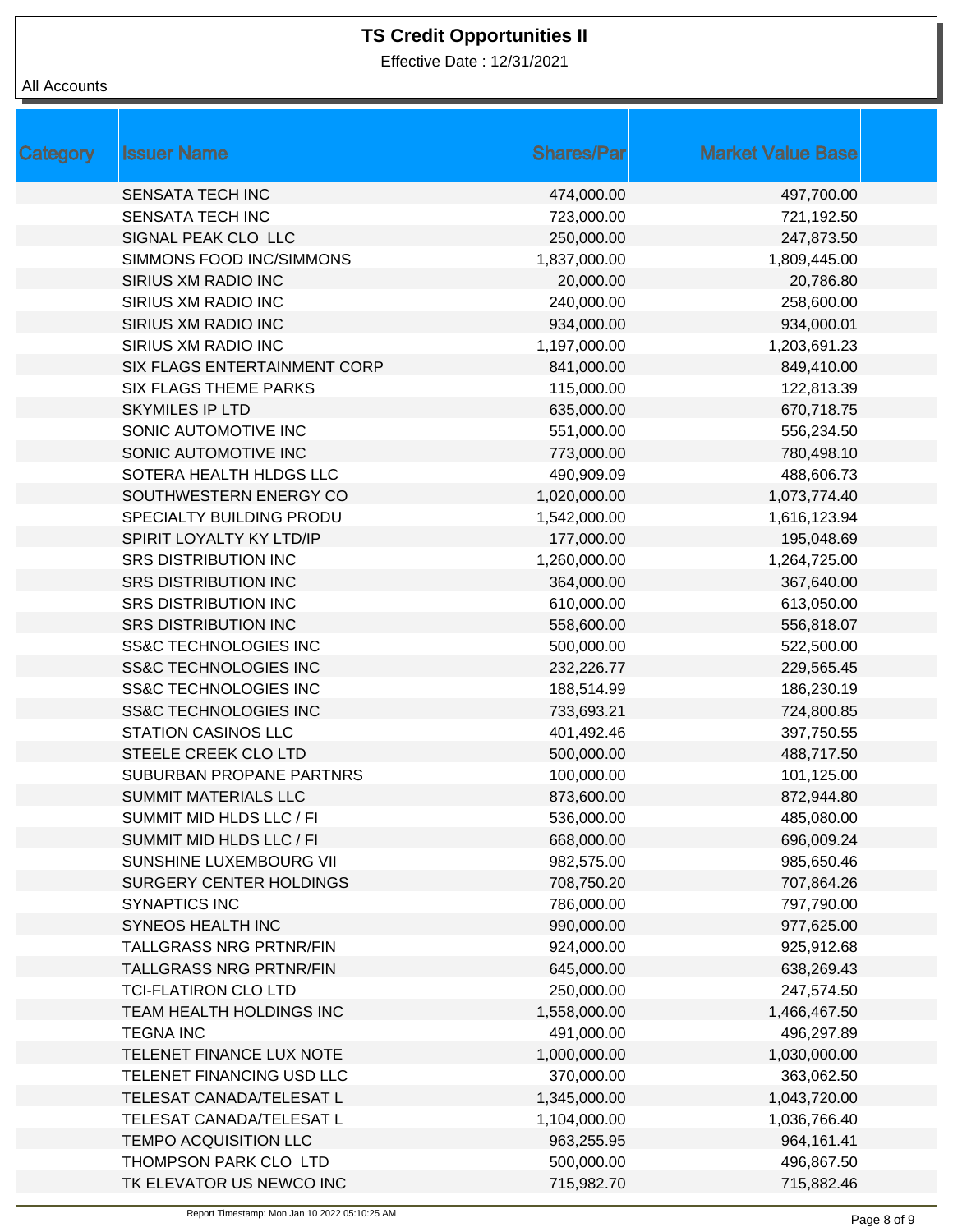Effective Date : 12/31/2021

| <b>Category</b> | <b>Issuer Name</b>               | <b>Shares/Par</b> | <b>Market Value Base</b> |
|-----------------|----------------------------------|-------------------|--------------------------|
|                 | <b>TRANS UNION LLC</b>           | 405,698.40        | 401,641.41               |
|                 | <b>TRANSDIGM INC</b>             | 653,000.00        | 678,711.88               |
|                 | <b>TRANSDIGM INC</b>             | 129,000.00        | 136,095.00               |
|                 | <b>TRANSDIGM INC</b>             | 850,305.85        | 837,874.38               |
|                 | <b>TRAVERSE MIDSTREAM PARTN</b>  | 268,867.82        | 267,356.78               |
|                 | TRIDENT TPI HOLDINGS INC         | 295,000.00        | 308,275.00               |
|                 | <b>TRONOX FINANCE LLC</b>        | 452,463.72        | 448,011.47               |
|                 | <b>TRONOX INC</b>                | 1,590,000.00      | 1,588,012.50             |
|                 | <b>TUTOR PERINI CORP</b>         | 28,087.00         | 347,436.19               |
|                 | <b>TUTOR PERINI CORP</b>         | 1,789,000.00      | 1,802,918.42             |
|                 | UFC HOLDINGS LLC                 | 870,384.22        | 865,562.29               |
|                 | UNIFRAX ESCROW ISS CORP          | 1,289,636.00      | 1,303,499.59             |
|                 | UNIFRAX ESCROW ISS CORP          | 950,000.00        | 959,500.00               |
|                 | UNITED AIRLINES INC              | 162,000.00        | 168,923.07               |
|                 | UNITED AIRLINES INC              | 162,000.00        | 167,062.50               |
|                 | UNITED AIRLINES INC              | 977,612.50        | 978,942.05               |
|                 | <b>UPC FINANCING PARTNERSHIP</b> | 715,000.00        | 712,168.60               |
|                 | US FOODS INC                     | 527,850.00        | 521,515.80               |
|                 | US GLOBAL JETS ETF               | 43,000.00         | 906,870.00               |
|                 | USI INC/NY                       | 1,054,761.44      | 1,045,911.99             |
|                 | <b>VENATOR FIN SARL/VENATOR</b>  | 215,000.00        | 234,350.00               |
|                 | <b>VENATOR FIN SARL/VENATOR</b>  | 1,730,000.00      | 1,660,800.00             |
|                 | <b>VERISURE HOLDING AB</b>       | 600,000.00        | 678,407.10               |
|                 | <b>VIASAT INC</b>                | 366,000.00        | 367,830.00               |
|                 | <b>VIASAT INC</b>                | 420,000.00        | 421,050.00               |
|                 | <b>VICI PROPERTIES / NOTE</b>    | 46,000.00         | 48,954.35                |
|                 | <b>VICI PROPERTIES / NOTE</b>    | 110,000.00        | 113,612.95               |
|                 | <b>VICI PROPERTIES / NOTE</b>    | 201,000.00        | 212,557.50               |
|                 | <b>VIRGIN MEDIA BRISTOL LLC</b>  | 480,000.00        | 479,476.80               |
|                 | VIRGIN MEDIA FINANCE PLC         | 132,000.00        | 131,340.00               |
|                 | VIRGIN MEDIA SECURED FIN         | 131,000.00        | 131,826.61               |
|                 | <b>VIRGIN MEDIA VEND FIN IV</b>  | 910,000.00        | 916,865.95               |
|                 | <b>VISTRA CORP</b>               | 1,500,000.00      | 1,519,335.00             |
|                 | <b>VISTRA CORP</b>               | 1,350,000.00      | 1,390,500.00             |
|                 | <b>VISTRA CORP</b>               | 268,000.00        | 286,843.36               |
|                 | <b>VISTRA CORP</b>               | 1,000,000.00      | 1,037,820.00             |
|                 | VMED O2 UK FINAN                 | 400,000.00        | 392,000.00               |
|                 | <b>VOYA CLO LTD</b>              | 1,000,000.00      | 980,933.00               |
|                 | <b>VOYA CLO LTD</b>              | 850,000.00        | 835,186.20               |
|                 | VOYA CLO LTD                     | 250,000.00        | 245,000.00               |
|                 | <b>WELBILT INC</b>               | 500,000.00        | 497,710.00               |
|                 | <b>WELLFLEET CLO LTD</b>         | 280,000.00        | 203,708.12               |
|                 | <b>WELLFLEET CLO LTD</b>         | 250,000.00        | 240,170.25               |
|                 | WELLFLEET CLO LTD                | 250,000.00        | 167,802.50               |
|                 | <b>WESTERN MIDSTREAM OPERAT</b>  | 1,550,000.00      | 1,832,875.00             |
|                 | <b>WHATABRANDS LLC</b>           | 877,677.42        | 873,683.99               |
|                 | WILLIAM MORRIS ENDEAVOR EN       | 390,856.81        | 381,964.82               |